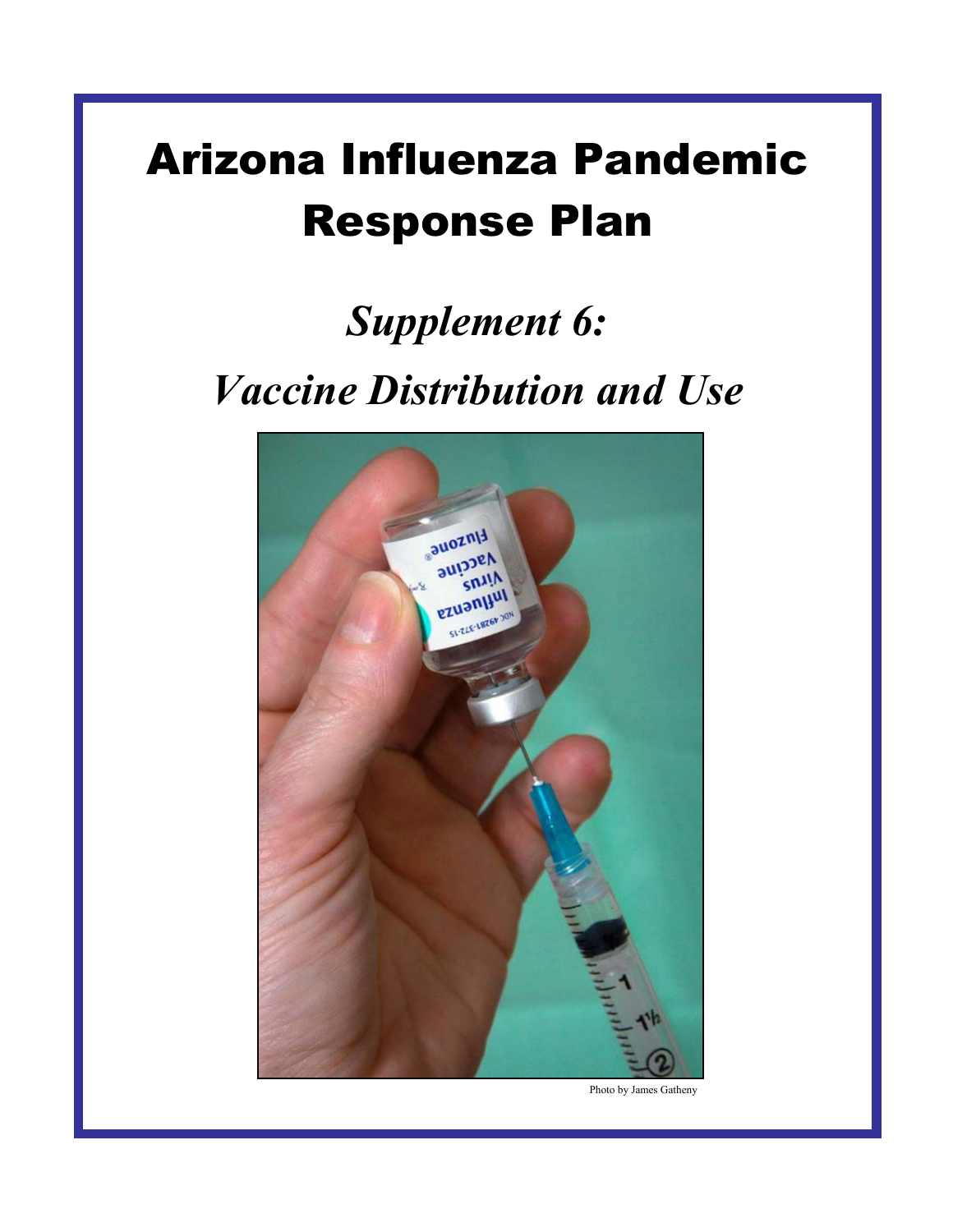## Supplement 6: Table of Contents

|     | <b>SUMMARY OF PUBLIC HEALTH ROLES AND RESPONSIBILITIES FOR VACCINE</b><br><b>DISTRIBUTION AND USE</b> | $S6-2$             |
|-----|-------------------------------------------------------------------------------------------------------|--------------------|
| I.  | <b>RATIONALE</b>                                                                                      | $S6-4$             |
| II. | <b>OVERVIEW</b>                                                                                       | $S6-4$             |
| Ш.  | <b>ACTIONS FOR THE INTERPANDEMIC AND PANDEMIC ALERT PERIODS</b>                                       | $S6-5$             |
|     | A. Vaccination against seasonal influenza virus strains                                               | $S6-5$             |
|     | Preparedness for vaccination against a pandemic influenza virus<br>В.                                 | S6-6               |
|     | 1. Vaccination of priority groups                                                                     | $S6-7$             |
|     | 2. Vaccine production, procurement and distribution                                                   | S <sub>6</sub> -11 |
|     | 3. Vaccine monitoring and data collection                                                             | $S6-12$            |
|     | 4. Public health communications                                                                       | S <sub>6</sub> -14 |
|     | 5. Coordination with bordering jurisdictions                                                          | S <sub>6</sub> -14 |
|     | 6. Legal preparedness                                                                                 | S <sub>6</sub> -14 |
|     | 7. Training                                                                                           | S <sub>6</sub> -14 |
| IV. | <b>ACTIONS FOR PANDEMIC PERIOD</b>                                                                    | $S6-15$            |
|     | A. Before a vaccine is available                                                                      | $S6-15$            |
|     | <b>B.</b> When a vaccine becomes available                                                            | $S6-15$            |
| V.  | <b>APPENDICES</b>                                                                                     |                    |
|     | Appendix 1. Time table of immunizations to various priority groups                                    | S <sub>6</sub> -17 |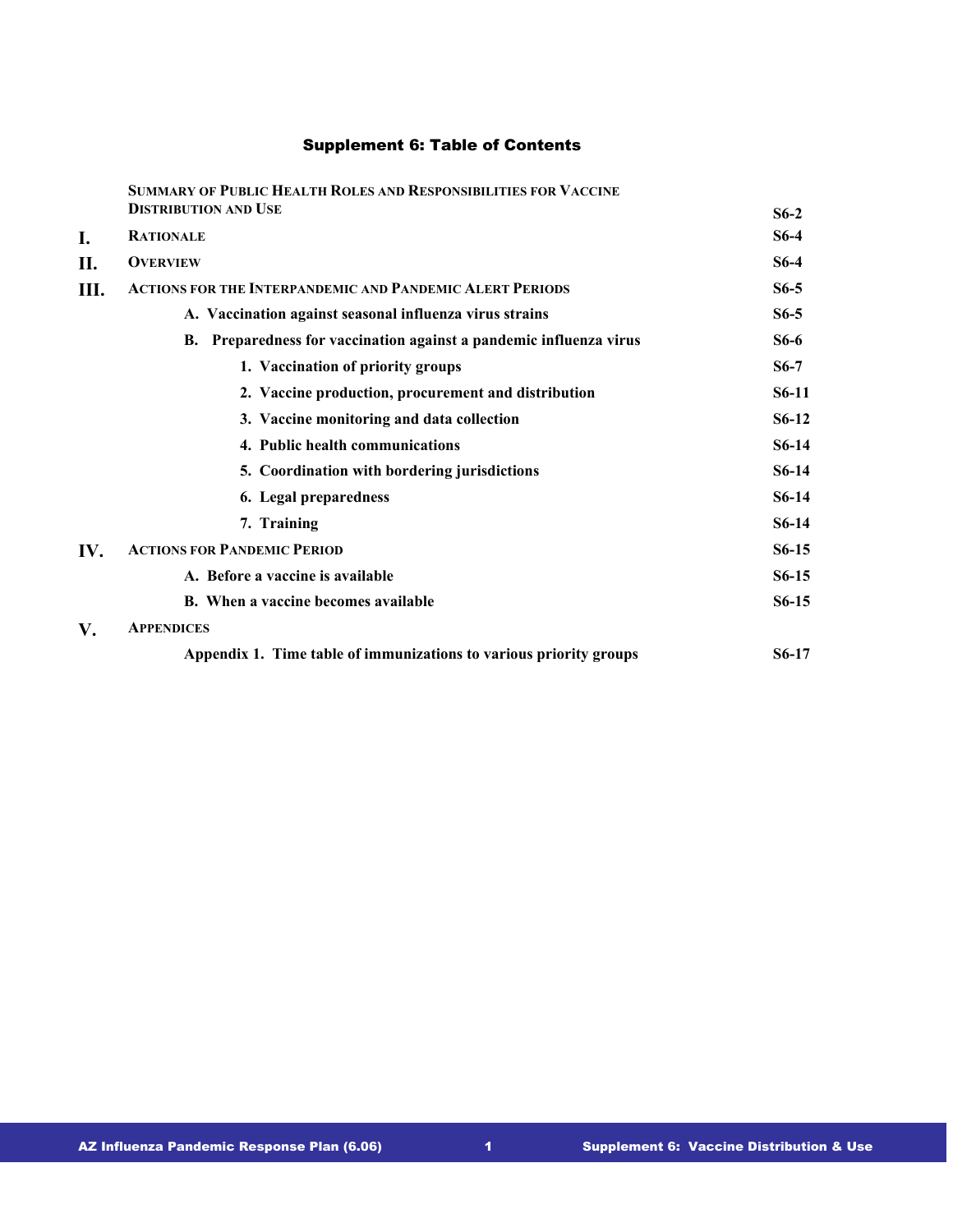## Summary of Public Health Roles and Responsibilities for Vaccine Distribution and Use

(The following actions for HHS, ADHS, and county and tribal health departments are described in further detail, later in this Supplement. The roles and responsibilities of health care partners in vaccine distribution and use are described in Supplement 3.)

## **Interpandemic and pandemic alert periods**

## **ADHS**

• Work with local health departments, health care providers and other stakeholders to develop state-based plans for monitoring vaccine effectiveness and safety, and coordinating vaccine distribution and use.

## **County and tribal health departments**

• Develop and implement plans, systems and capacities to receive, distribute, and administer vaccine to population of jurisdiction

## **HHS agencies:**

- Work with manufacturers to expedite public-sector vaccine purchasing contracts during a pandemic and establish mechanisms for vaccine procurement and distribution.
- Develop guidance on priority groups for vaccination.
- Develop and stockpile vaccine for influenza strains with pandemic potential.
- Expedite the rapid development, licensure, and production of new influenza vaccines, as well as evaluate dose optimization strategies to maximize use of limited vaccine stocks.
- Estimate rates of reports of mild and severe adverse events following immunization (AEFIs)
- Identify mechanisms and define protocols fro conducting vaccine-effectiveness studies.
- Develop reporting specifications for tracking data on vaccine administration
- Develop and distribute communication and education materials for use by states and other stakeholders.

## **Pandemic period**

After the first reports of pandemic influenza are confirmed and before a vaccine becomes available:

## **ADHS**

- If stockpiled vaccine of the pandemic subtype is available, ensure delivery to county and tribal health departments and health care partners, as determined by priority status.
- Keep the health care and public health workforce up-to-date on projected timelines for availability of vaccines against pandemic influenza.
- Provide updated information to public on vaccine status and prioritization (see Supplement 10).

## **County and tribal health departments**

- Mobilize response partners, and prepare to activate plans for receiving, distributing, and administering vaccines.
- Activate plans and systems to receive, distribute, and administer pre-pandemic stockpiled vaccines to designated groups, upon delivery by ADHS
- Review modifications, if any, to recommendations on vaccinating priority groups.
- Accelerate training in vaccination and vaccine monitoring for public health staff and for partners responsible for vaccinating priority groups.
- Be prepared to administer unlicensed vaccines (if needed) under FDA's Investigational New Drug (IND) provisions
- Work with other governmental agencies and non-governmental organizations to ensure effective public health communications.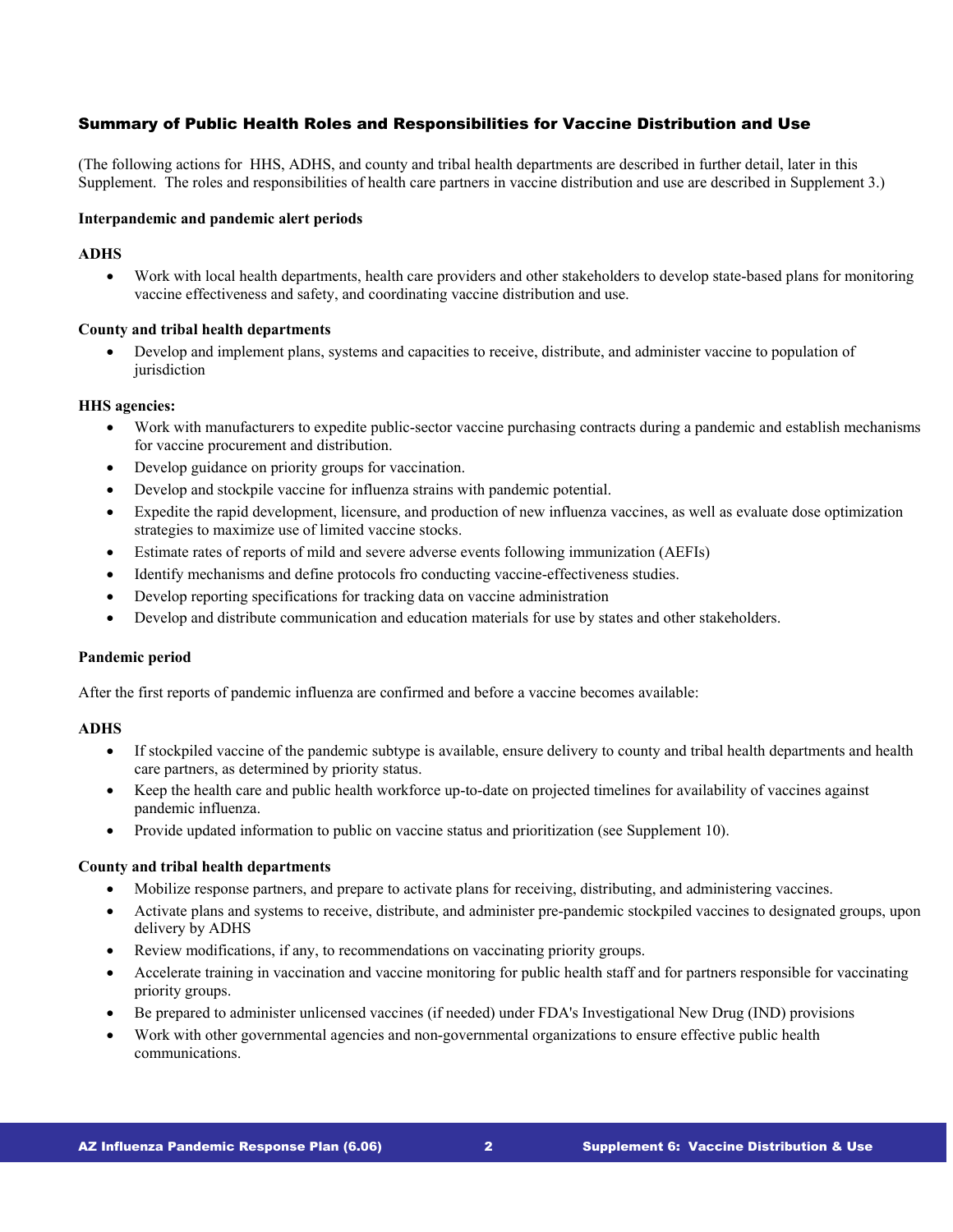## **HHS agencies:**

- Facilitate vaccine procurement, distribution, and tracking, working with private partners.
- Revise recommendations on vaccination of priority groups, guided by epidemiologic information about the pandemic virus
- Provide guidance on reporting specifications for tracking administration of vaccine
- Provide guidance on Investigational New Drug (IND) and Emergency Use Authorization (EUA)
- Provide guidance on which adverse event reports are highest priority for investigation.
- Provide regulatory guidance to vaccine manufacturers

## **After a vaccine becomes available**:

## **ADHS**

- Submit requests to HHS for appropriate number of vaccine doses
- Work with emergency management to ensure the safe delivery of pandemic vaccines to county and tribal health departments and to health care agencies, for prioritized vaccinations
- Monitor vaccine supplies, distribution, and use.
- Monitor and investigate adverse events.
- Provide updated information to the public via the news media.
- Ensure that vaccine requests to HHS and distribution to clinics and other facilities accounts for the need for second doses
- Work with HHS to evaluate vaccine-related response activities when the pandemic is over.

## **County and tribal health departments**

- Activate plans and systems to receive, distribute and administer vaccines to designated groups, upon delivery from ADHS.
- Phase in vaccination of the rest of the population after priority groups have been vaccinated.

## **HHS agencies:**

- Provide forecasts of pandemic vaccine availability from the manufacturers
- Continue to provide input into appropriate strain selection for seasonal influenza vaccine.
- Distribute public stocks of vaccines to state and large city health departments and to federal agencies with direct patient care responsibility, as needed.
- Implement protocols for assessing vaccine effectiveness.
- Monitor vaccine coverage rates.

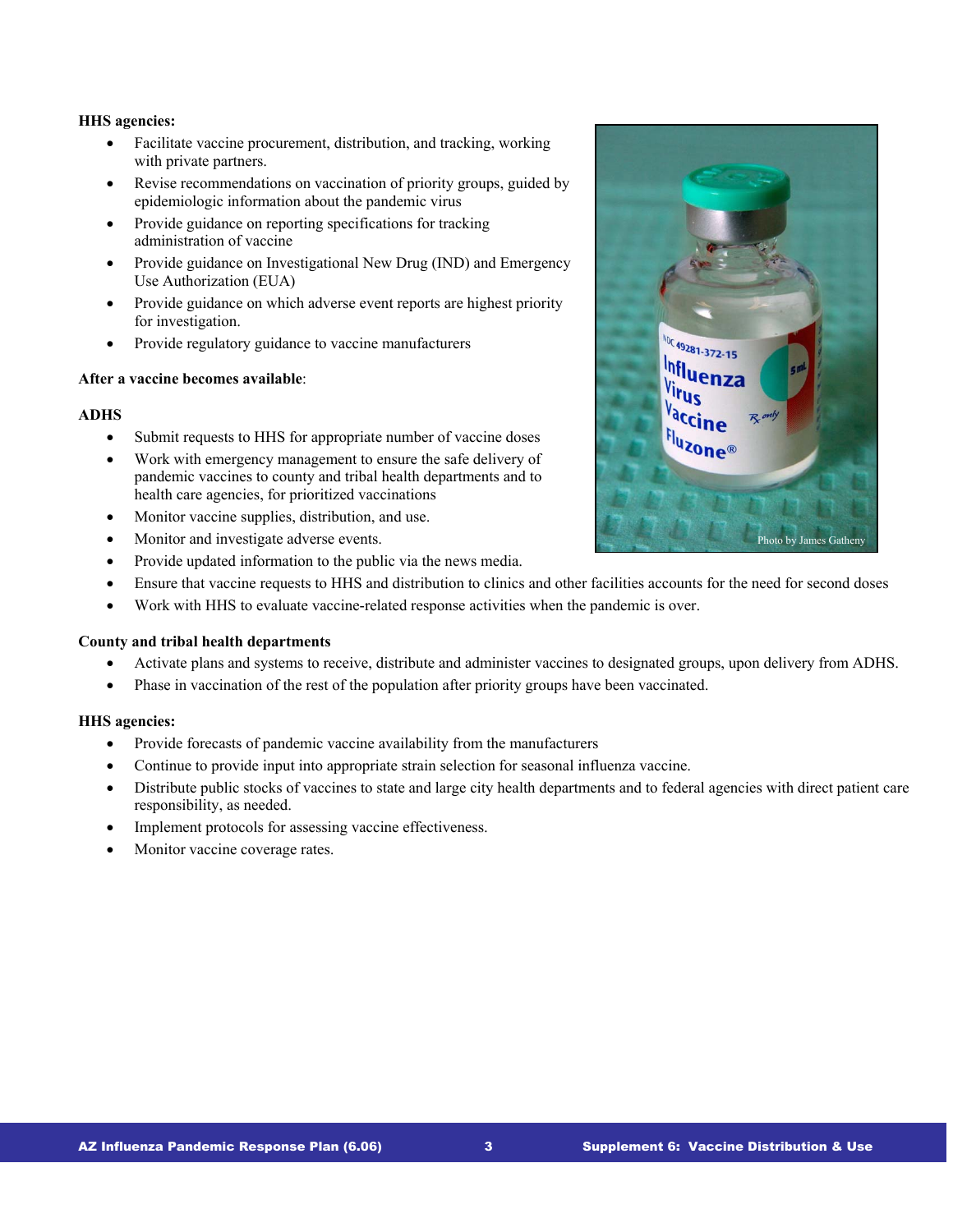## I. Rationale

The initial response to an influenza pandemic will include medical care, community containment and personal protective measures, and targeted use of antiviral drugs. Before a vaccine containing the circulating pandemic virus strain becomes available, pre-pandemic vaccine from stockpiles (if available for the pandemic subtype or partially cross-protective to the circulating virus) may be considered for persons in designated priority groups. Once a vaccine against the circulating pandemic virus strain becomes available, its distribution and delivery will be a major focus of pandemic response efforts. Public health goals for vaccination during an influenza pandemic include:

- Developing pre-pandemic strategies for vaccine manufacturing and stockpiling that will maximize manufacturing capability
- Stockpiling influenza vaccine for strains and subtypes with pandemic potential
- Expediting development of a pandemic virus reference strain and distribution of the strain to vaccine manufacturers
- Accelerating production of a pandemic vaccine
- Maximizing the immune response to the vaccine
- Ensuring efficient and equitable distribution of pandemic vaccine, according to priority lists
- Rapidly determining vaccine effectiveness
- Providing ongoing and timely monitoring of vaccine coverage
- Providing ongoing and timely monitoring of vaccine safety

ADHS goals for vaccination, once vaccine becomes available, are:

- Securing sufficient quantities of vaccine for priority groups
- Ensuring equitable distribution of vaccine to providers serving priority groups
- Distributing and delivery of vaccine to pre-identified public providers
- Facilitating special immunizations clinics for easy access by the priority groups, the vulnerable, and hard to read population
- Monitoring vaccine usage and effectiveness according to set protocols
- Communicating the benefits of vaccine for priority groups
- Collecting data and reporting any adverse events following vaccination

## II. Overview

Supplement 6 provides recommendations to state and local partners and other stakeholders on planning for the different elements of a pandemic vaccination program. The recommendations for the Interpandemic and Pandemic Alert Periods focus

on planning for vaccine distribution, vaccination of priority groups, monitoring of adverse events, tracking of vaccine supply and administration, vaccine coverage and effectiveness studies, communications, legal preparedness, and training. The recommendations for the Pandemic Period focus on working with health care partners to implement plans for vaccination against pandemic influenza and initiate monitoring activities.

The activities described below are primarily the responsibility of government health authorities at the state, federal, local, and tribal levels. Additional issues that night be of interest to health partners that administer vaccine are addressed in Supplement 3.

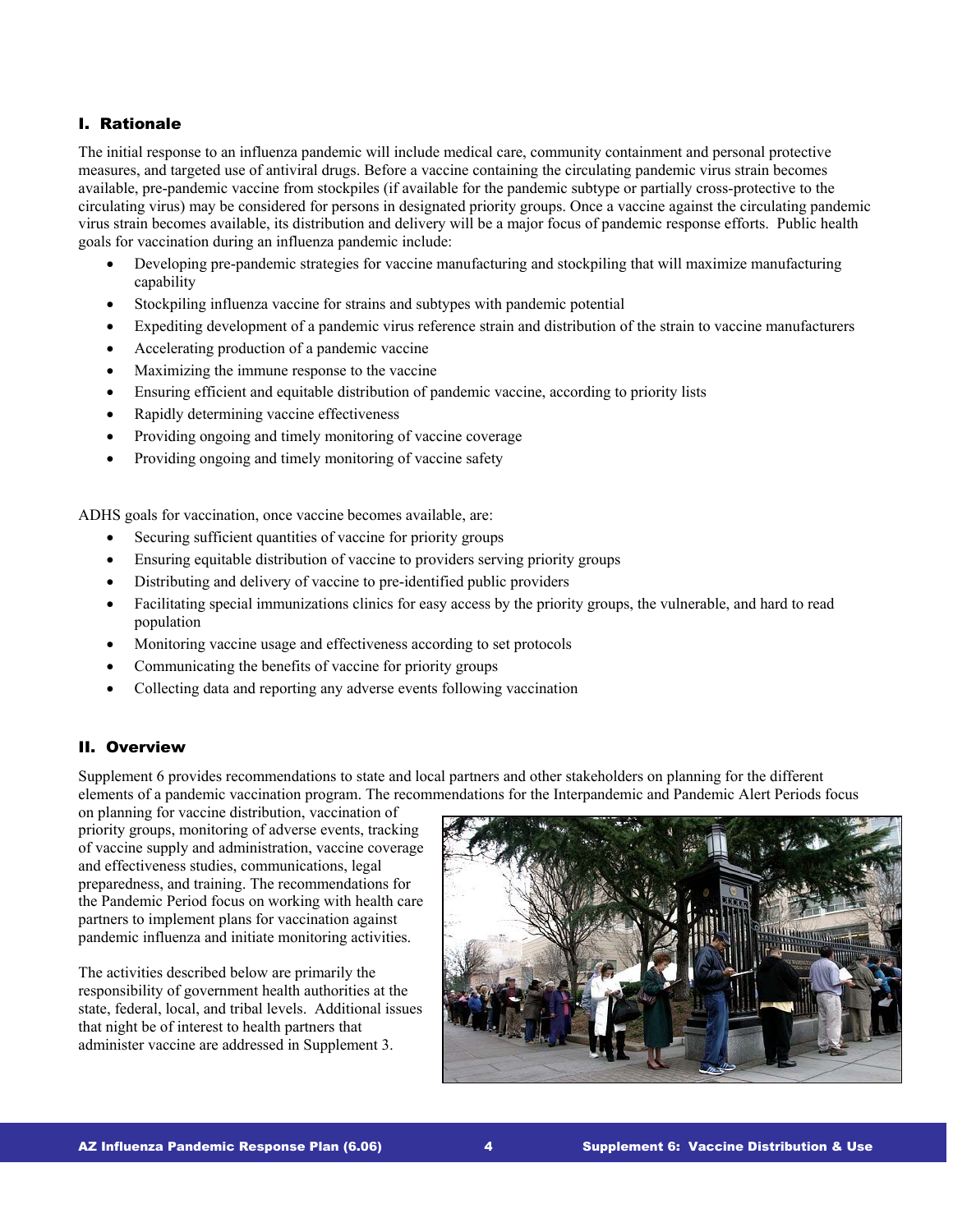## III. Actions for the Interpandemic and Pandemic Alert Periods

## **ADHS**

• Work with local health departments, health care providers and other stakeholders to develop state-based plans for monitoring vaccine effectiveness and safety, and coordinating vaccine distribution and use.

## **County and tribal health departments**

• Develop and implement plans, systems and capacities to receive, distribute, and adminster vaccine to population of jurisdiction

## **A. Vaccination against seasonal influenza virus strains**

During the Interpandemic Period, the Arizona Department of Health Services (ADHS) and county health departments will continue to work with tribes, IHS, community partners, mass immunizers, health care partners, targeted populations, and immunization coalitions to promote and enhance levels of:

- 1) Seasonal influenza vaccination in groups at risk for severe influenza
	- a. persons aged  $\geq 65$  years with co-morbid conditions
	- b. residents of long-term care facilities
	- c. persons aged 2-64 years with co-morbid conditions
	- d. persons aged  $\geq 65$  years without co-morbid conditions
	- e. children aged 6-23 months
	- f. pregnant women
	- g. health care personnel
	- h. household contacts and out-of-home caregivers of children aged <6 months
	- i. household contacts of children and adults at increased risk for influenza-related complications
- 2) Pneumococcal polysaccharide vaccination among those for whom it is recommended:
	- a. persons aged  $\geq 65$  years
	- b. persons aged 2-64 years with co-morbid conditions or who are living in special environments or social settings
	- c. persons aged 50-64 years
	- d. immunocompromised persons

The success of the pandemic influenza vaccination program will be determined in large part by the strength of the ADHS and local vaccination programs during the Interpandemic Period. ADHS, county health departments, and mass immunizers work collaboratively each year, to increase public confidence and to provide flu vaccine to high-risk populations and to the general public. ADHS participates in the Adult Immunization coalition with representatives from health plans, vaccine manufacturers, mass immunizers to address annual flu vaccine concerns/issues and to get information to the pubic regarding these issues. The ADHS Immunization Program Office supports the Community Information and Referral (CIR) hotline and website, the statewide "flu and pneumococal immunization clinic locator" each year by publicizing the hotline number and web address in print materials and media messages. During an influenza pandemic, the CIR Hotline will play a critical role providing information to the general public.

Higher annual vaccination rates will foster increased familiarity with and public confidence in influenza vaccines, increased manufacturing capacity for influenza vaccines, and strengthened distribution channels. HHS is working with industry partners to ensure influenza vaccine can be produced on an emergency basis at any time throughout the year (see Box 1). In past years, approximately 80%-90% of flu vaccine administered in Arizona has been administered by the private sector. Although geographical, provider, and demographic information on this segment has not been readily available, ADHS and county health departments have improved communications the past 2 years prompted by the flu vaccine shortage in 2004-2005, and delayed shipments in 2005-2006.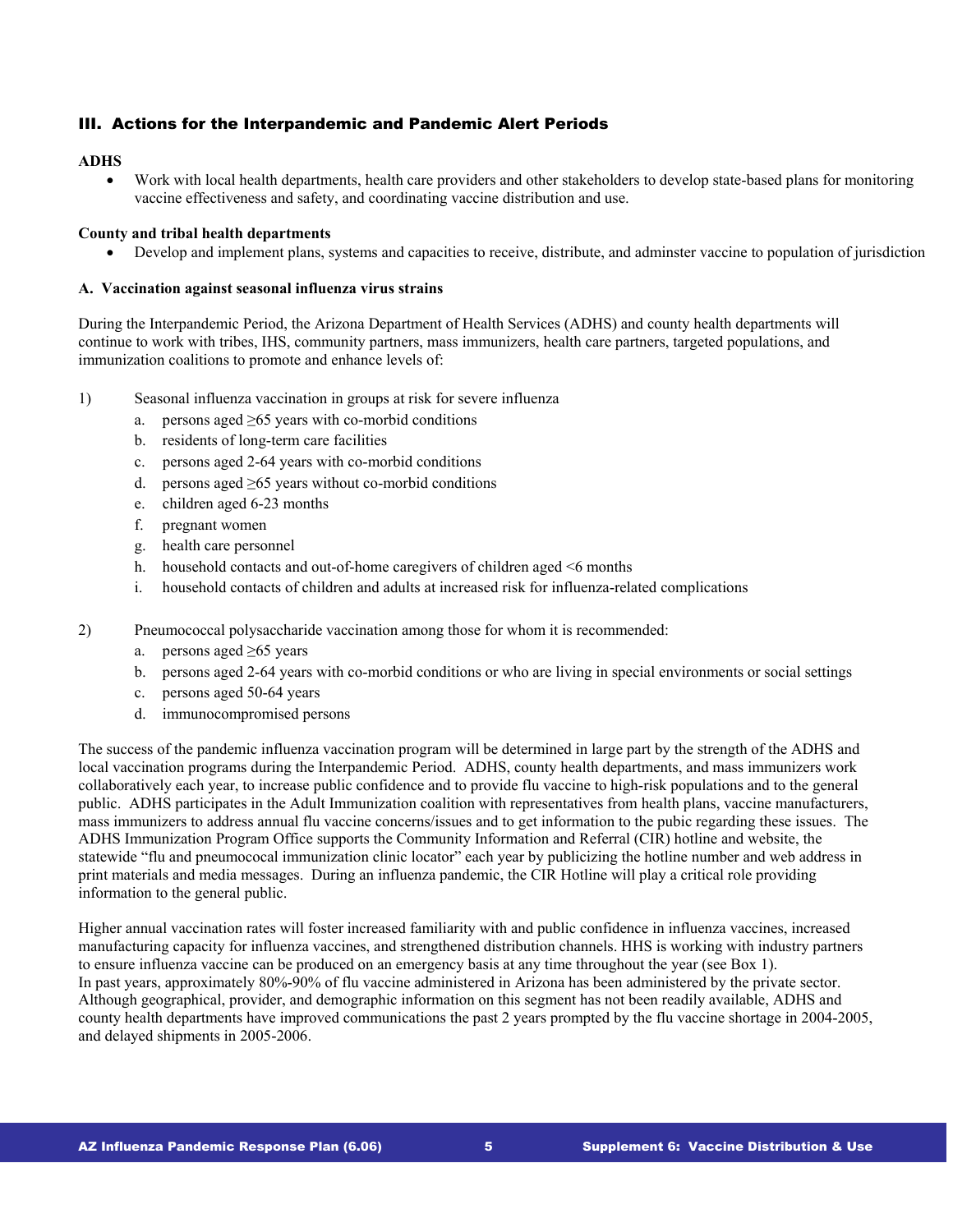Increased use of pneumococcal polysaccharide vaccine may decrease rates of secondary bacterial infections during a pandemic. Because large-scale pneumococcal vaccination might not be feasible once a pandemic occurs, the Interpandemic Period and Pandemic Alert is the ideal time to deliver this preventive measure. Pneumococcal vaccine is indicated for most persons for whom influenza vaccine is recommended. Specific guidelines on the prevention of pneumococcal disease can be found at <http://www.cdc.gov/mmwr/pdf/rr/rr4608.pdf>, Recommendations of the Advisory Committee on Immunization Practices (ACIP).

With funding from the Governor's Health Crisis Fund, ADHS began a campaign promoting pneumococcal immunization on December 26, 2005. The campaign will be conducted through March and again from October – December, 2006. Media messages with be broadcast in English and Spanish on cable and radio channels, and educational materials will be developed, printed and distributed to provider offices serving targeted populations.

The state has recognized the increased need to vaccinate the high risk population with pneumococcal vaccine. Each year, pneumococcal vaccination will be promoted in advance of an influenza pandemic. These efforts have begun in December 2005 to vaccinate those individuals 65 and older as well as other individuals with a high-risk medical conditions for which this vaccine is recommended.

## **B. Preparedness for vaccination against a pandemic influenza virus**

A limited amount of avian influenza A (H5N1) vaccine is being stockpiled and will be considered for early use in the event of an H5N1 pandemic. Development of vaccines against other strains with pandemic potential is also being considered. A monovalent vaccine directed against the circulating pandemic virus strain of influenza should begin to be available within 4-6 months after identification of the new pandemic virus strain (Box 1). The number of persons who may be protected by vaccination depends on the manufacturing capacity, the amount of antigen per dose needed for a protective immune response, and the number of doses required. Although annual influenza vaccine is immunogenic in older children and adults with a single 15 microgram (µg) dose, a higher antigen concentration and/or two doses may be needed for pandemic vaccine where persons have no previous exposure to the influenza subtype and lack any immunity. Preliminary results from a recent clinical trial of an H5N1 vaccine in healthy adults suggested that two doses of 90 µg were required. Additional clinical trials are ongoing to evaluate possible ways to improve the immune response to lower the amounts of vaccine antigen needed for protection.

smallpox and bioterrorism response plans). Initial pandemic vaccine stocks will be used to vaccinate designated priority groups (Part 1, Appendix D). After vaccination of these priority groups, vaccination of all those who desire it will be phased in depending on available supplies. In working with health care partners to develop state-based plans for distributing vaccines, ADHS and county health departments might use existing state-based plans for emergency mass distribution of medical supplies as the basis for developing local pandemic vaccination plans (e.g.,

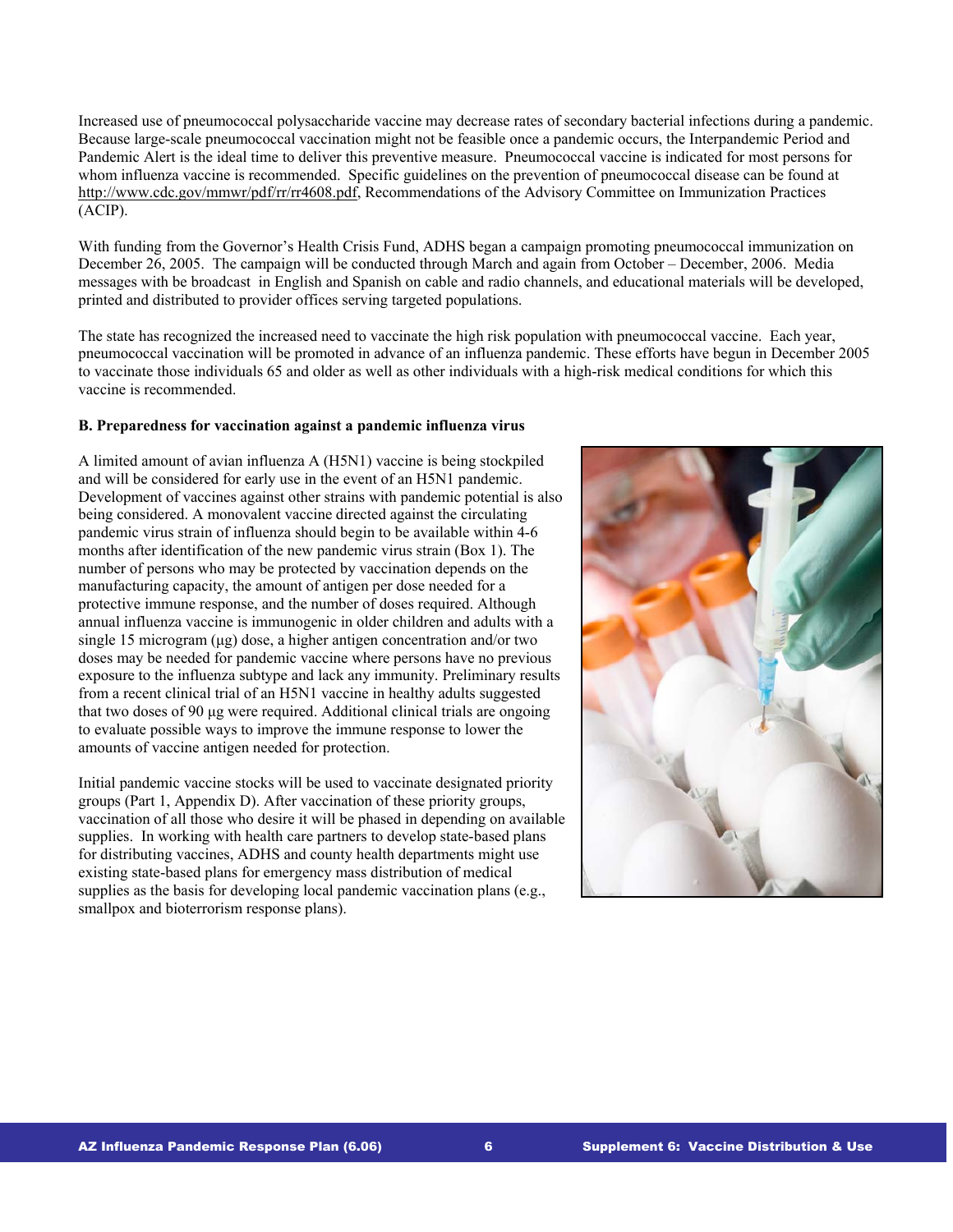| Preparation Steps by ADHS to protect Arizona's population                                                           |
|---------------------------------------------------------------------------------------------------------------------|
| Review CDC's priority groups and recommendations; accept or modify groups for Arizona                               |
| Update "Arizona's Influenza Vaccine Estimate Worksheet" with the numbers of individuals in targeted                 |
| priority groups established by CDC                                                                                  |
| Prompt CHD's to compile list of potential clinic sites for vaccine administration                                   |
| Compile list of qualified ADHS staff who can assist or administer vaccine in the clinics and/or provide             |
| support functions (e.g., set-up, crowd control, data entry)                                                         |
| Compile list of volunteers from other agencies/organizations, who can assist.                                       |
| Prompt CHD's to compile list of physicians in community who are/ would likely be giving vaccine.                    |
| Conduct inventory of vaccine distribution related supplies (e.g. styrofoam coolers, ice packs) and                  |
| establish written procedures/ names of vendors to order additional supplies.                                        |
| Identify additional storage facilities (refrigerators) for vaccine.                                                 |
| Review written SOPs for mass vaccination clinics and update if needed.                                              |
| Educate and train clinic staff on importance of proper storage and handling protocols                               |
| Establish financial/logistical mechanisms for obtaining and distributing necessary vaccine and                      |
| distribution supplies                                                                                               |
| Recommend appropriate security measures during vaccine storage and transportation                                   |
| Review SNS protocol in the event state supplies become exhausted                                                    |
| Anticipate adverse reactions to vaccine, possible vaccine failures, and potential liability issues                  |
| Establish a continuity of operations plan in the event of increased workload, staff absenteeism, or staff<br>losses |

## **1. Vaccination of priority groups**

A list of priority groups for receiving vaccination and the rationale for prioritization is provided in Part 1, Appendix D, as interim recommendations. In addition, during a pandemic, changes may be made based on the characteristics of the causative virus (e.g., transmissibility, virulence, initial geographic distribution, age-specific attack rates, complication rates) and on vaccine effectiveness.

In the pandemic alert periods, ADHS will establish a Vaccine and Antiviral Prioritization Policy Committee (VAPPC) composed of

- o Representative(s) from the Governor's office
- o State Epidemiologist
- o State physician(s)
- o ADHS influenza epidemiologist
- o Office of Infectious Disease Services office chief
- o ADHS administrator(s)
- o Arizona Immunization Program Office (AIPO) representative
- o Arizona Local Health Officers Association representative
- o Arizona Medical Association representative
- o Hospital Association representative
- o Arizona Emergency Medical Service representative
- o Arizona Pharmacy Alliance representative
- o Long-term care representative

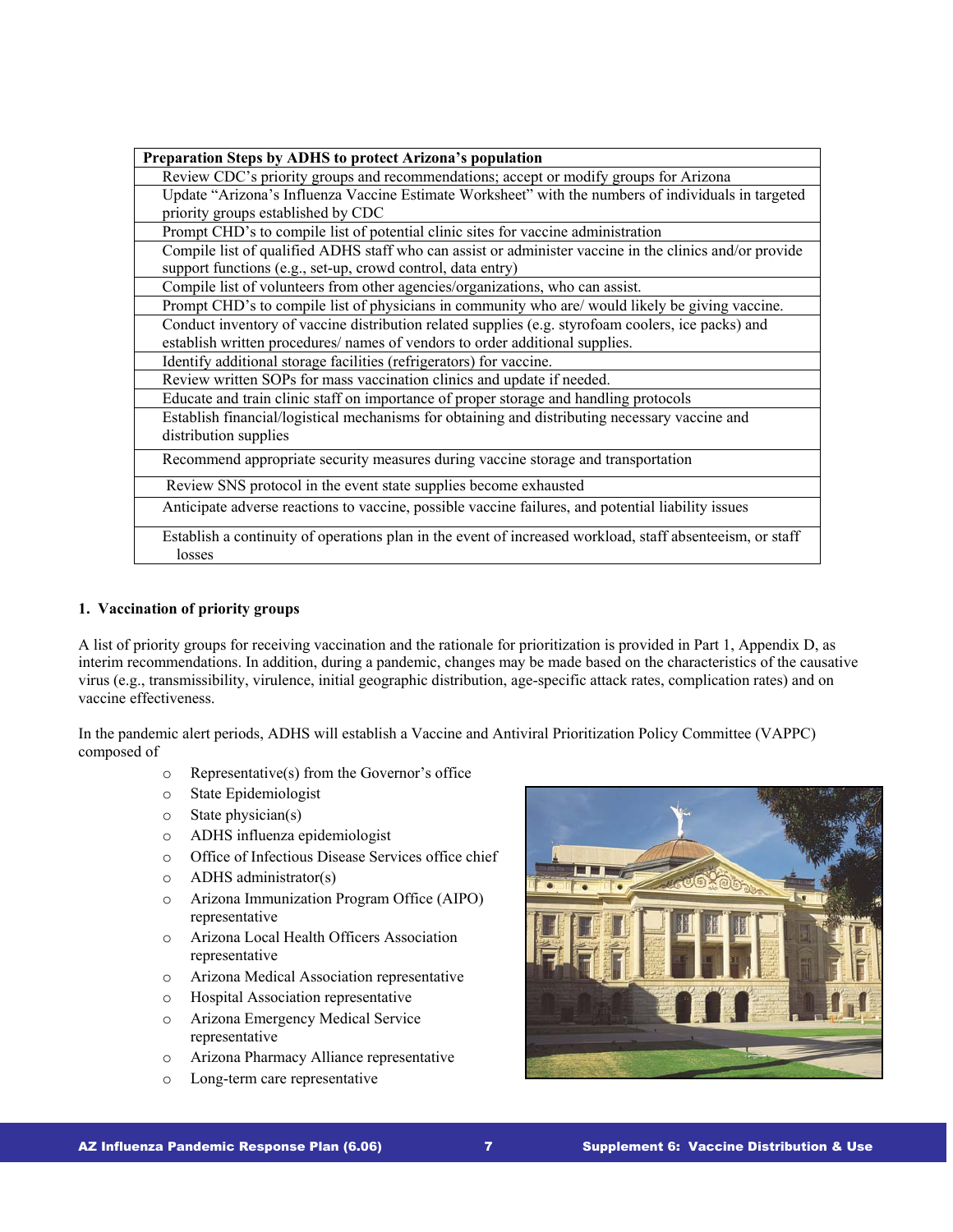The VAPPC will define how these priority groups will apply on a local level, and will define who should be included in the groups of public safety workers, essential service providers, and key governmental decision makers.

During an influenza pandemic, the VAPPC will modify these priority groups as needed based on the availability of antiviral medicines and vaccine, the characteristics of the causative virus (e.g., drug susceptibilities, initial geographic distribution, fatality rate, age-specific morbidity and mortality rates) and the effectiveness of implemented strategies.

The VAPPC will provide the rationale for establishing the priority groups so that the reasons for prioritization can be communicated to the community.

A listing of the priority groups identified by the federal pandemic plan has been inserted into the Arizona's Influenza Vaccine Estimate Worksheet (Table 1). The worksheet also acts as a tool for a County Health Department to estimate the County's population in each group. The definition of each prioritization group and the rationales for each groups are found in the HHS Pandemic Influenza Plan, Appendix D, Part 1. Some priority groups require further discussion (ie: key government leaders, telecommunications, utility service workers, etc) for better estimation of numbers.

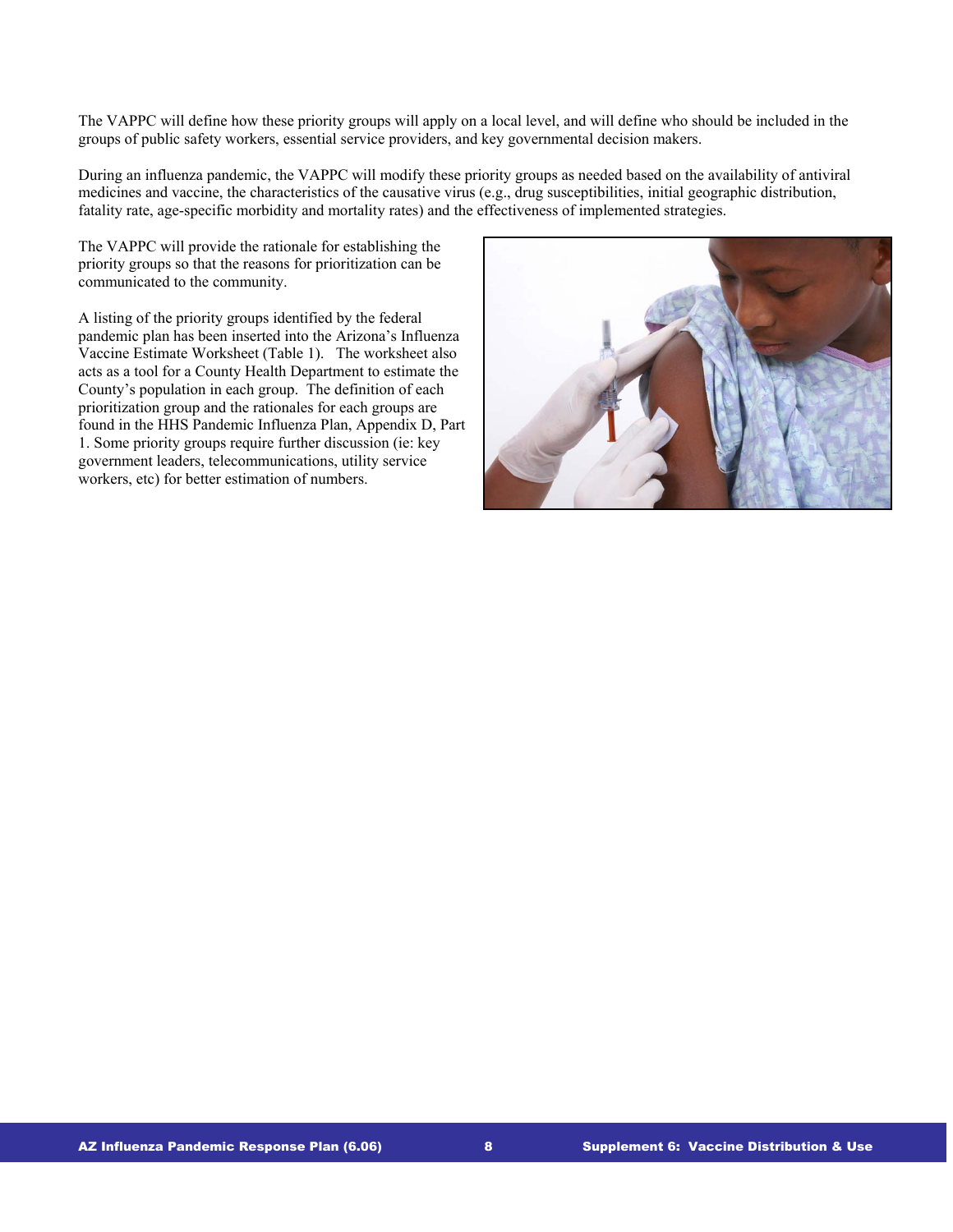## **Table 1. Arizona's Influenza Vaccine Estimate Worksheet**

Resource: 2005 National Strategy for Pandemic Influenza Appendix D: Table D-1 Assumptions: 2004 Census data and AZ/US ratio ~2% Estimates include Federal health care providers to Indian Nations and Tribes

|                | Pandemic Priority Groups                                                                                 |                     | <b>Estimated Population</b> |                                                    | $#$ of doses<br>(2 doses per person) |            |
|----------------|----------------------------------------------------------------------------------------------------------|---------------------|-----------------------------|----------------------------------------------------|--------------------------------------|------------|
| Tiers          |                                                                                                          | U.S.                | Arizona Pop.                | Arizona Winter Pop and<br>migrant seasonal workers | County                               |            |
| ALL            | <b>Total Population</b>                                                                                  | 312,000,000         | 5,832,150                   | 600,000                                            |                                      | 11,664,300 |
|                |                                                                                                          |                     |                             |                                                    |                                      |            |
| 1A             | Vaccine & antiviral<br>manufacturers                                                                     | $\sim 40,000$       | $\sim 800$                  |                                                    |                                      |            |
| 1A             | Medical workers and public                                                                               | $\sim 8 - 9$        | $~160,000-$                 |                                                    |                                      |            |
|                | health workers w/direct patient<br>care                                                                  | million             | 180,000                     |                                                    |                                      |            |
| 1B             | Persons $\geq 65$ years w/ 1 or<br>more high-risk conditions                                             | $\sim$ 18.2 million | ~1000                       | 250,000                                            |                                      |            |
| 1B             | Persons 6 months to 64 $w/2$ or<br>more high-risk conditions                                             | $\sim 6.9$ million  | ~138,000                    |                                                    |                                      |            |
| 1B             | Persons 6 months or older w/<br>history of hospitalization for<br>pneumonia or influenza in past<br>year | $\sim$ 740,000      | ~14,800                     |                                                    |                                      |            |
| 1 <sup>C</sup> | Pregnant women                                                                                           | $\sim$ 30 million   | $\sim 600,000$              |                                                    |                                      |            |
| 1 <sup>C</sup> | Household contacts of severely<br>immunocompromised persons                                              | $\sim 2.7$ million  | $\sim 54,000$               |                                                    |                                      |            |
| 1 <sup>C</sup> | who could not receive vaccine<br>Household contact of children                                           | $\sim$ 5.0 million  |                             |                                                    |                                      |            |
|                | $< 6$ months olds                                                                                        |                     | ~100,000                    |                                                    |                                      |            |
| 1D             | Public health emergency                                                                                  | $\sim 150,000$      | $\sim 3,000$                |                                                    |                                      |            |
|                | response workers critical to                                                                             |                     |                             |                                                    |                                      |            |
|                | pandemic response                                                                                        |                     |                             |                                                    |                                      |            |
| 1 <sub>D</sub> | Key government leaders                                                                                   | <b>TBD</b>          | <b>TBD</b>                  |                                                    |                                      |            |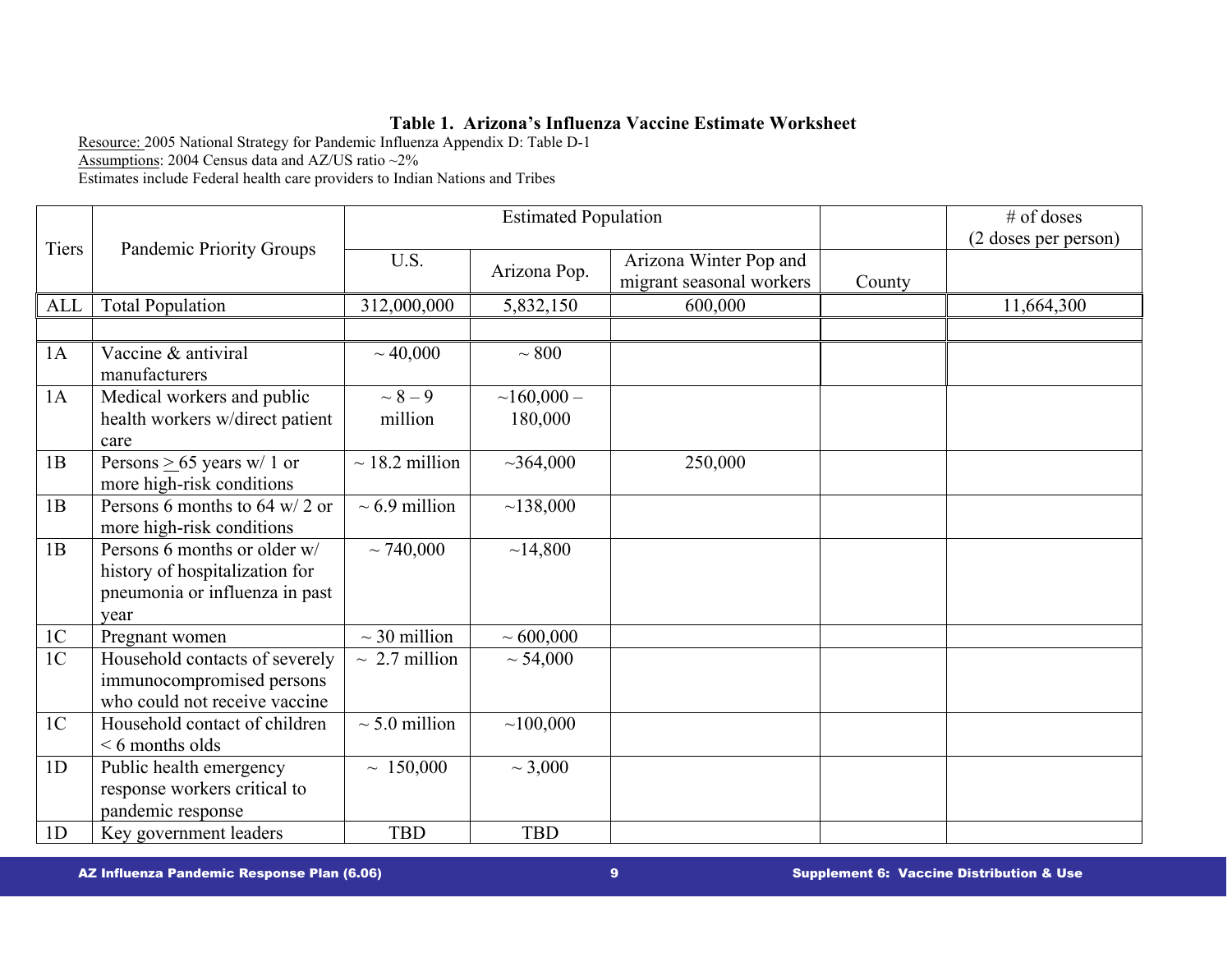| 2A             | Healthy persons 65 years and<br>older                                                                   | $\sim$ 17.7 million            | $\sim$ 354,000   | 300,000 |  |
|----------------|---------------------------------------------------------------------------------------------------------|--------------------------------|------------------|---------|--|
| 2A             | Persons 6 months to 64 years<br>of age w/1 high-risk condition                                          | $\sim$ 35.8 million            | ~16,000          | 50,000  |  |
| 2A             | Healthy children $6 - 23$<br>months olds                                                                | $\sim$ 5.6 million             | ~112,000         |         |  |
| 2B             | Other public health emergency<br>responders                                                             | $\sim$ 300,000                 | ~1000            |         |  |
| 2B             | Public safety workers<br>including police, fire, 911<br>dispatchers, and correctional<br>facility staff | 2.99 million                   | 59,800           |         |  |
| 2B             | Utility workers essential for<br>maintenance of power, water,<br>and sewage                             | 364,000                        | 7,280            |         |  |
| 2B             | Transportation workers<br>transporting fuel, water, food,<br>and medical supplies                       | 3.8 million                    | 72,000           |         |  |
| 2B             | Telecommunications/IT for<br>essential network operations<br>and maintenance                            | 1.08 million                   | 21,600           |         |  |
| $\overline{3}$ | Other key government health<br>decision-makers                                                          | <b>TBD</b>                     | <b>TBD</b>       |         |  |
| $\mathfrak{Z}$ | Funeral directors/embalmers                                                                             | 62,000                         | 1,240            |         |  |
| 4              | Healthy persons 2-64 years not<br>included in other categories                                          | $\overline{~179.3}$<br>million | $\sim$ 3,026,630 |         |  |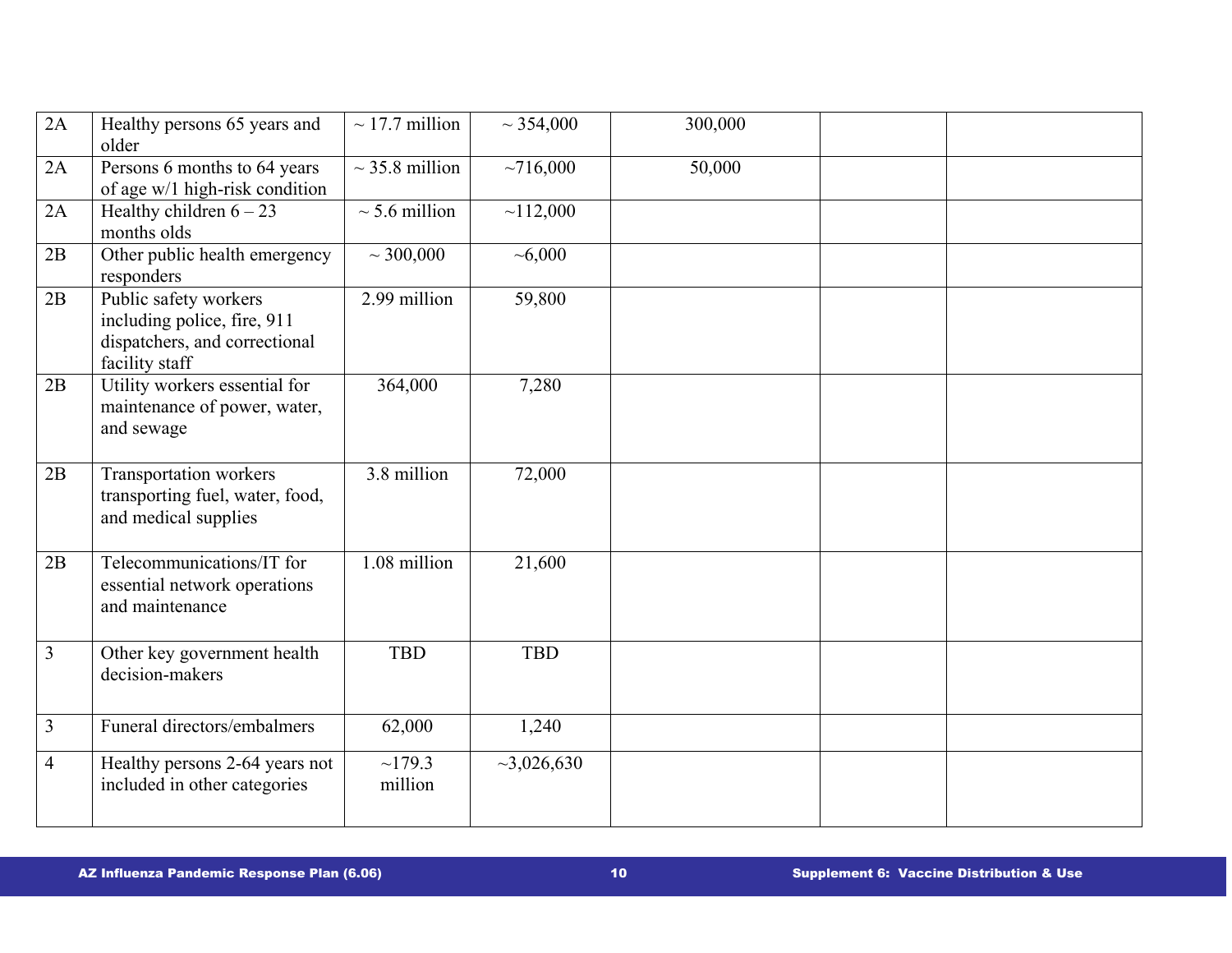| Tiers/Groups | Arizona          | Migratory/ |  |
|--------------|------------------|------------|--|
|              | population       | Seasonal   |  |
|              | 1,455,600        | 250,000    |  |
| 2            | 1,348,680        | 350,000    |  |
| 3            | 1,240            |            |  |
|              | $\sim$ 3,026,630 |            |  |
| Total        |                  |            |  |
| Population   | 5,832,150        | 600,000    |  |

**Table 2** below represents the total populations by tier/groups needed for Arizona:

## **2. Vaccine production, procurement and distribution**

HHS is working to expand pandemic influenza vaccine production capacity and will signal to manufacturers when to shift from annual to pandemic vaccine production and assure that pandemic vaccine is produced at full capacity.

At the onset of an influenza pandemic, HHS, in concert with the Congress in collaboration with the states, will work with the pharmaceutical industry to acquire vaccine directed against the pandemic strain. Distribution of pandemic vaccine to ADHS and providers will occur via private-sector vaccine distributors or directly via manufacturer. (Only stockpiled pre-pandemic vaccine would be distributed by the federal government, if used.)

ADHS will receive available vaccine in proportion to the size of its population in defined priority groups. The following concepts are used to formulate the event-specific vaccination response plan, specific to the amount of vaccine that available to the state:

- Use of the Vaccine and Antiviral Prioritization Policy Committee (VAPPC) to determine and estimate the size of the priority groups that will be vaccinated
- Identify organizations that will provide vaccination to persons in priority groups
- Identify locations for vaccination clinics to achieve vaccination of those populations
- Determine whether vaccine will be shipped from the manufacturer to ADHS further distribution or directly to immunization providers
- Ensure event-specific plan includes strategies for vaccinating medically underserved, hard to reach populations, seasonal visitors, and migrant populations to improve equity in access within priority groups and, later, the general population.
- If vaccinations are provided by private-sector organizations or providers at offices, clinics, or other sites, ADHS and county health departments will:
	- o Allocate vaccine based on projected need.
	- o Collect unused vaccine (if any) from health care providers who have met their priority vaccination goals and distribute the vaccine to those who have not.
	- o Monitor that vaccine administration follows existing plans on priority groups.

ADHS, in conjunction with the county health departments, will the authorized vaccine providers pre-authorized to receive influenza vaccine. ADHS will procure the influenza vaccine through CDC and/or the vaccine manufacturers. It is anticipated the CDC will determine the number of doses each state is allotted on monthly basis.

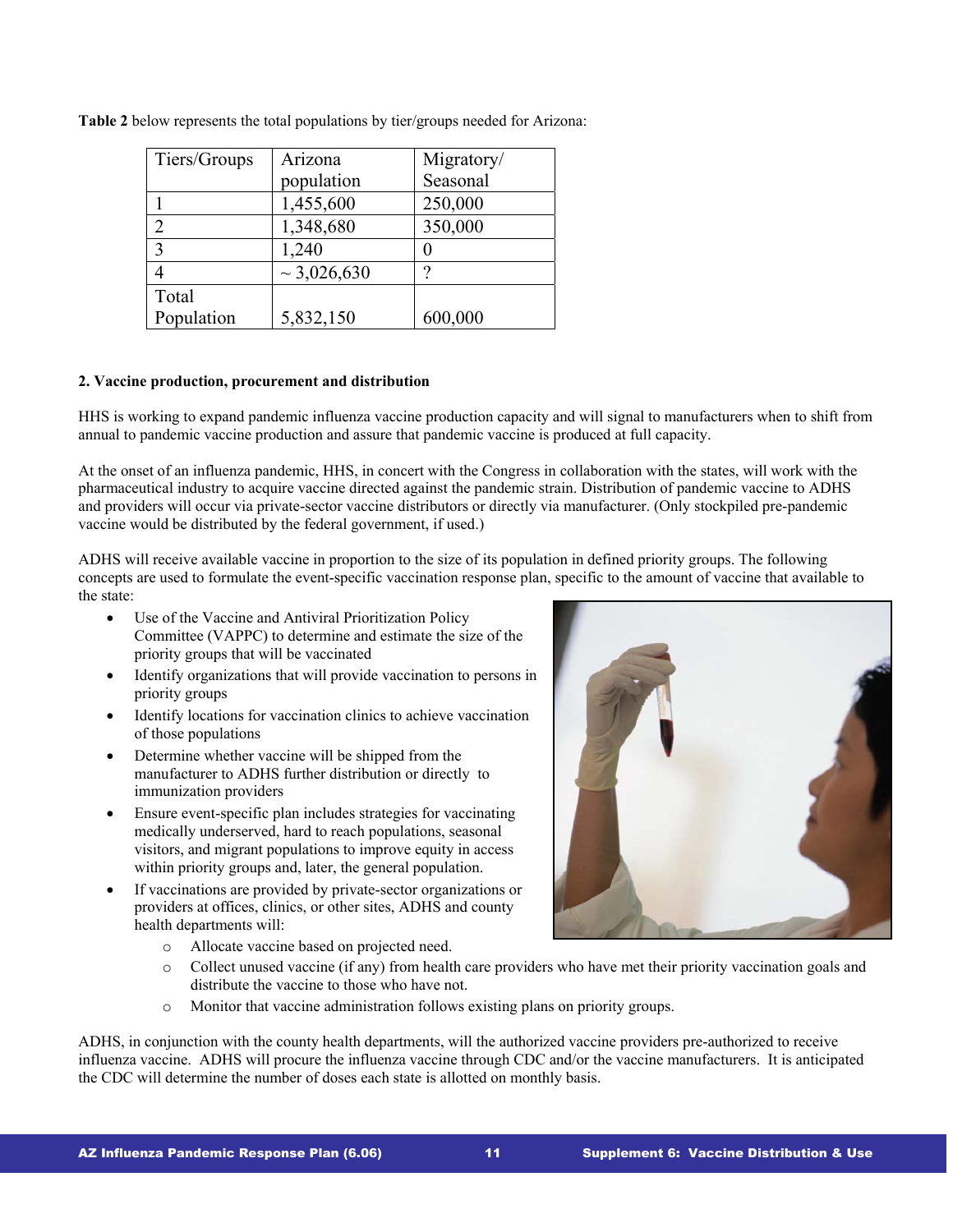## **Arizona Influenza Vaccine Distribution:**

- Submit the quantity of desired or monthly allotment of influenza vaccine to CDC and/or vaccine manufacturer
- Request direct shipments of vaccine from the manufacturer to the vaccine providers. It is highly unlikely the vaccine manufacturers could accommodate nationwide direct shipments. Arizona has 500-1000 potential influenza vaccine providers.
- Utilize a two-prong approach to vaccine distribution, dependent upon doses in inventory and scheduled shipments allotted from manufacturer. Current vaccine storage capacity at ADHS is 100,000 doses at any time. ADHS will utilize the existing 3<sup>rd</sup> party distributor, to handle the storage and distribution of this vaccine if ADHS storage capacity is exceeded.
- Transport vaccine from ADHS to predetermined locations on a weekly basis to control distribution and adjustments to geographical areas, minimize storage problems at the vaccine providers.
- Review the adequacy of the current security measures at ADHS and CHD offices and enhance security, if needed. ADHS may request assistance from law enforcement agencies. The AIPO would remain responsible for management of vaccine, including coordination of distribution. Enhanced security for vaccine at the local distribution sites will be the responsibility of the local authorities.

## **a) Second-dose vaccination**

A vaccine against pandemic influenza will likely require two doses, administered at least a month apart, to provide a level of immunity comparable to that obtained with seasonal influenza vaccines. Recommendations on the number of required doses and the timing of the second dose will be issued once immunogenicity trials have been completed. If two doses are required to achieve immunity, it will be necessary to ensure that vaccinated persons return for the second dose.

## **b) Contingency planning for Investigational New Drug use**

ADHS and county and tribal health departments need to be prepared to distribute unlicensed vaccines (if needed) under FDA's Investigational New Drug (IND) provisions. Unlicensed vaccines might be needed, for example, if pandemic spread is rapid and standard vaccine efficacy and safety tests are not completed in time to play a role in the response.

IND provisions require strict inventory control and record-keeping, completion of a signed consent form from each vaccinee, and mandatory reporting of specified types of adverse events.

IND provisions also require approval from Institutional Review Boards (IRBs) in hospitals, health departments, and other vaccine-distribution venues. The FDA regulations permit the use of a national or "central" IRB. A treatment IND is one IND mechanism that FDA has available for use and is especially suited for large scale use of investigational products ([http://www.access.gpo.gov/nara/cfr/waisidx\\_99/21cfr\\_99.html\)](http://www.access.gpo.gov/nara/cfr/waisidx_99/21cfr_99.html).

As an alternative to IND use of an unapproved antiviral drug, HHS may utilize the drug roduct under Emergency Use Authorization procedures as described in the FDA draft Guidance "Emergency Use Authorization of Medical Products" (http://www.fda.gov/cber/gdlns/emeruse.pdf).

## **3. Vaccine monitoring and data collection**

## **i. Vaccine effectiveness**

To ensure optimal use of a new pandemic influenza vaccine, state and county and tribal health departments and participating immunization providers should be prepared to collect data on vaccine effectiveness, vaccine supply and distribution, vaccine coverage, and vaccine safety.

ADHS has the capability and capacity to collect data and store vaccine/immunization data in the Arizona State Immunization Information System (ASIIS), the state immunization registry. Vaccine supply can be tracked and data collected on coverage. Vaccine effectiveness and safety will be monitored through ASIIS, VAERS reports, and disease surveillance. ASIIS is continually upgraded and enhanced to collect additional information and expand data collection on all ages (currently, Arizona providers are only required to report immunizations administered to individuals birth through 18 years of age only). ASIIS is a web-based system which will allow any health care professional licensed under title 32 to provide immunizations, to enroll and submit immunization data on any age person to ASIIS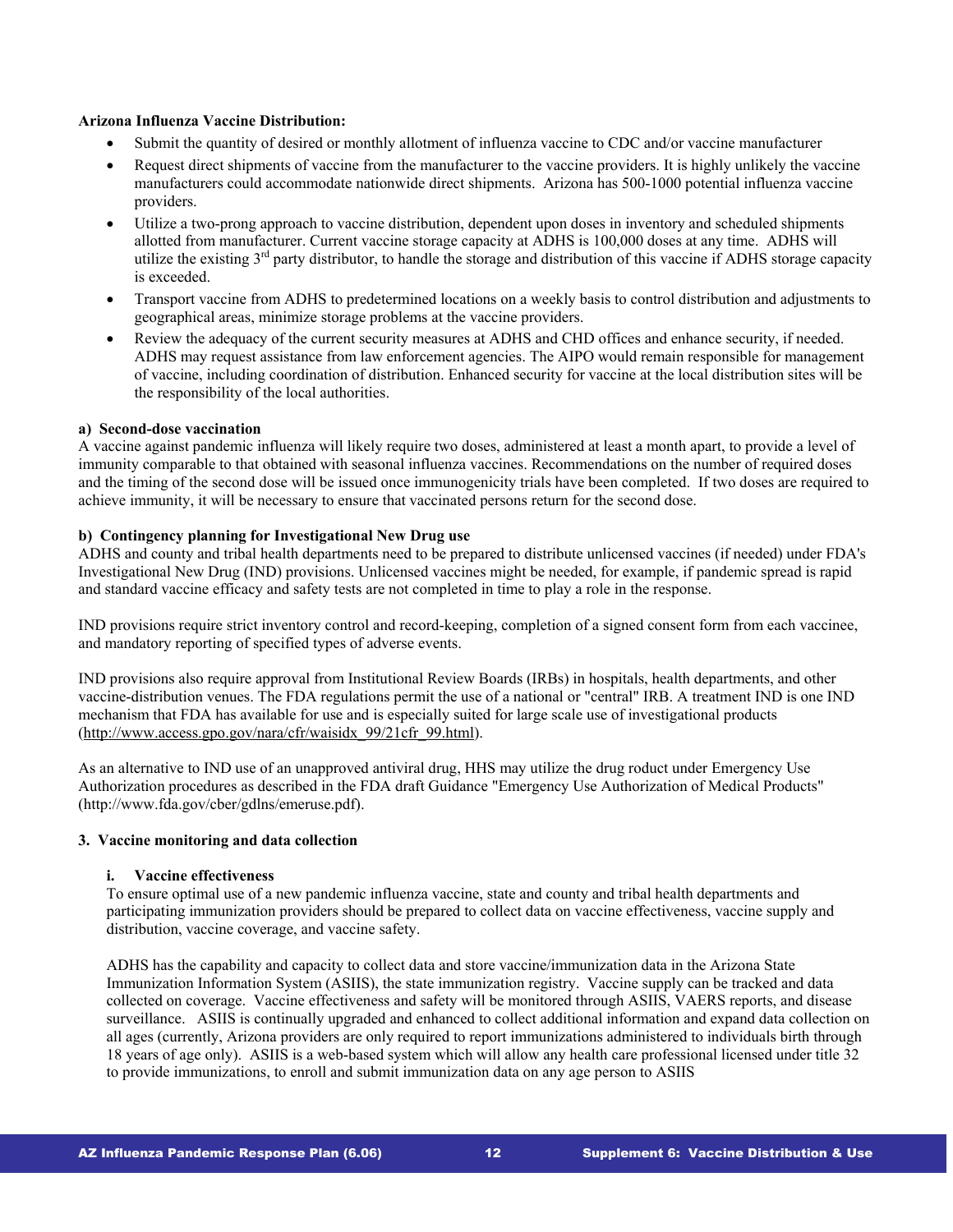## **ii. Vaccine supply and distribution**

Vaccine effectiveness will be assessed by comparing rates of influenza-related illness, hospitalization, and/or death among vaccinated and unvaccinated persons. These studies will be implemented by CDC in collaboration with health care and university partners and with state and local health departments that participate in influenza surveillance systems (see Supplement 1)

- Vaccine tracking and coverage information may be used by federal, state, and local decision-makers to estimate adverse event rates based on the number of doses administered and to determine if vaccine is being administered according to established priority groups for pandemic vaccine (especially in the early phases of vaccination). Data will be collected from individual providers, collated at the local and state levels, and reported to federal authorities on a scheduled routine basis.
- ADHS will be able to utilize the state immunization registry, ASIIS, to track coverage with pandemic influenza vaccine. Health professionals administering vaccines to individuals birth through 18 years of age have been required (ARS §36-135) to report those immunizations to ASIIS since 1998. ASIIS is a web-based system and can be expanded to allow any health professional administering pandemic flu vaccine to any age person to report those doses and other needed information. Data currently collected includes name, address, social security number if known, gender, and date of birth. Fields can be added to collect, at a minimum, tracking data such as:
	- o Number of doses administered, by date and age, priority group, and state or county (or zip code)
	- o ASIIS includes a reminder/recall program that could be utilized to recall patients for a second dose, if necessary.
	- o ADHS and county and tribal health departments may consider additional data requirements for their own needs.

## **iii. Vaccine coverage**

CDC will work with ADHS to develop a system for monitoring vaccination rates at regular intervals, using a pre-existing population-based survey tool (e.g., Behavioral Risk Factor Surveillance System) that provides national and state-level estimates and complements the vaccine tracking systems described above.

## **iv. Vaccine safety**

ADHS and county health departments will use VAERS to report and investigate adverse events following immunization (AEFI) with a pandemic influenza vaccine.

• Currently, the Immunization Services Manager in the ADHS Immunization Program Office, serves as the point of contact for adverse events occurring in and reported by facilities using publicly



purchased vaccine. Currently, AEFI occurring in private provider offices are reported directly to VAERS by the provider site.

- ADHS will review existing policies for AEFI reporting and follow-up to ensure timeliness of reporting and will work with private provider organizations and mass immunizers to report all AEFI to the state coordinator to minimize duplicate reporting of AEFI to VAERS.
- ADHS will develop a plan to ensure timely reporting of and communication about large numbers of AEFI reports.
- ADHS will review procedures for and familiarize program staff with the strengths, imitations, and objectives of VAERS. VAERS typically involves direct reporting by individual health care providers, with periodic feedback to the states. AEFI reporting in Arizona will build on the infrastructure and experience developed during the 2003 smallpox vaccination program. Adverse events related to use of IND vaccines may be reported through other mechanisms in addition to or in place of VAERS, in accordance with specific regulatory or policy requirements. Adverse events will also be monitored through the Vaccine Safety Datalink (www.cdc.gov/nip/vacsafe/default.htm#VSD), a network of seven geographically diverse health maintenance organizations through which active surveillance vaccine safety studies are conducted. Another potential resource for vaccine safety research is CDC's Clinical Immunization Safety Assessment (CISA) **network (www.vaccinesafety.org/CISA/index.htm).**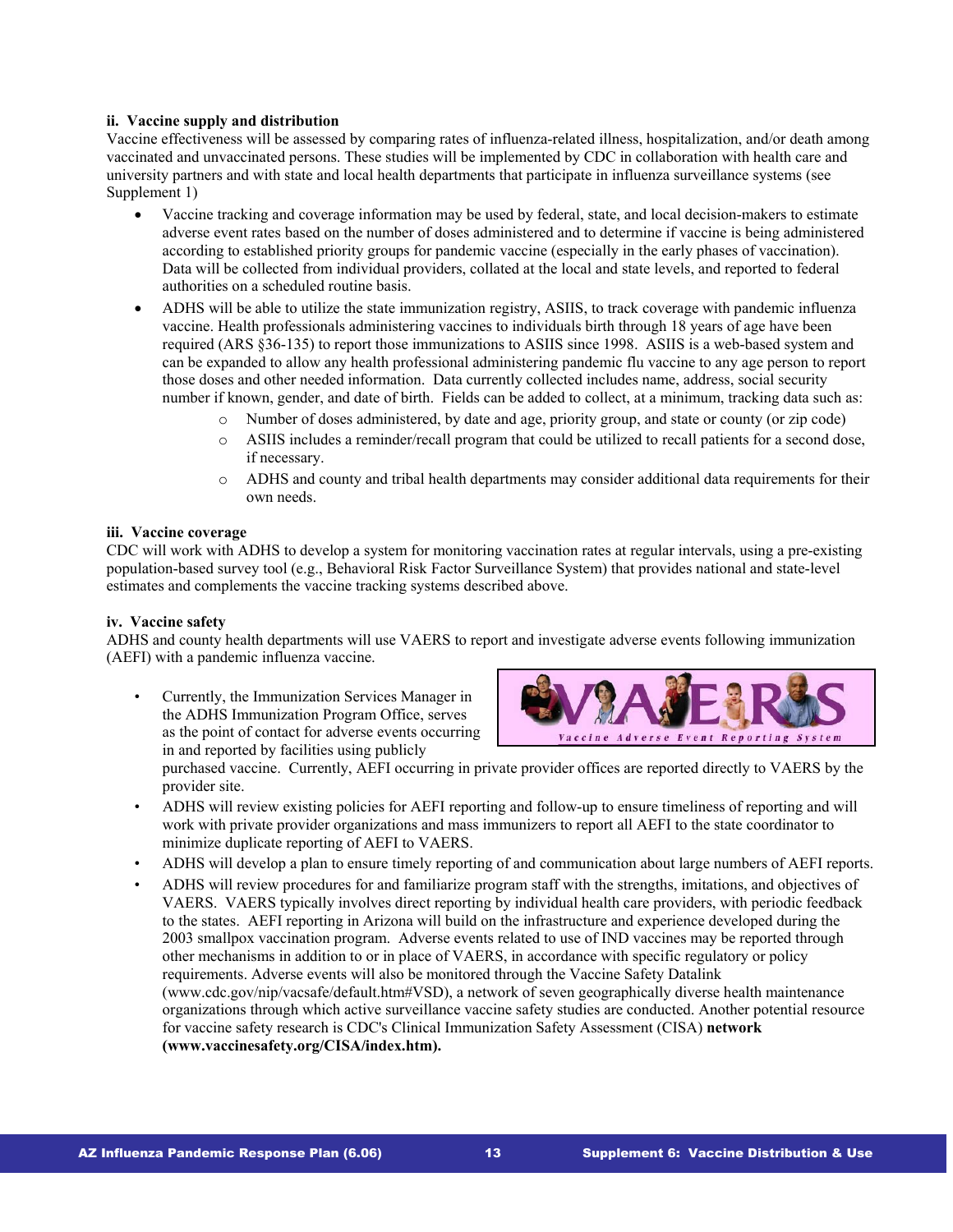## **4. Public health communications**

The provision of vaccine information will be an important component of ongoing public health communication during a pandemic (see Supplement 10).

- ADHS and county and tribal health departments need to work with federal partners to disseminate accurate, useful, and consistent public health messages and should tailor information to local needs as indicated.
- ADHS and county health departments need to provide information to health care providers, state and local government officials, and the news media on:
	- o Rationale for prioritization and list of priority groups
	- o Phasing of vaccination, if any, after priority groups have been vaccinated
	- o When and where vaccination is available
	- o Importance of vaccination given likelihood of subsequent pandemic waves, particularly if public interest in vaccination has decreased
- ADHS will disseminate information on vaccine use to health care providers who purchase private stocks of pandemic influenza vaccine. In addition, all vaccine providers will need vaccine information sheets that describe the risks and benefits of, and contraindications to, vaccination.

## **5. Coordination with bordering jurisdictions**

ADHS and county and tribal health departments will vaccine distribution plans with health authorities in bordering jurisdictions, including neighboring states, Sonora, Mexico, and other unique populations.

## **6. Legal preparedness**

ADHS and county and tribal departments need to ensure that appropriate legal authorities are in place to facilitate implementation of plans for distributing pandemic influenza vaccines.

- ARS 36-787 provides authority to ADHS to coordinate a mass immunization campaign during a public health emergency
- Arizona Revised Statues delineate who is allowed to provide immunizations in the state of Arizona (see below).
- ARS also allows for licensed volunteers or health care workers from other jurisdictions to administer influenza vaccines.
- During a declared public health emergency under ARS 36-787, licensing requirements can be suspended to allow others to perform these tasks
- ARS 36-788 provides for mandatory vaccination during a public health emergency, with an exception for those who refuse on religious grounds, who in turn can be quarantined during the period of risk for exposure. It is not felt that this would be an appropriate action for a pandemic response in Arizona.

## **7. Training**

ADHS and county health departments will assist health care partners in conducting training exercises to facilitate rapid and

effective delivery and use of vaccines (see Supplement 3). Exercises and drills are essential to ensure that emergency procedures are in place and roles and responsibilities are well understood. By 2006, most Arizona CHDs have exercised their own county-wide mass vaccination clinic plans, or have participated in such exercises with ADHS. Such exercises have included practice in receiving large quantities of vaccine; storing and handling vaccine from distributor and from the Strategic National Stockpile; setting up and staffing clinics; administering vaccine; testing information management systems; educating the public, media, and medical providers; targeting specific priority groups). Ongoing exercising of rapid response activities will be undertaken.

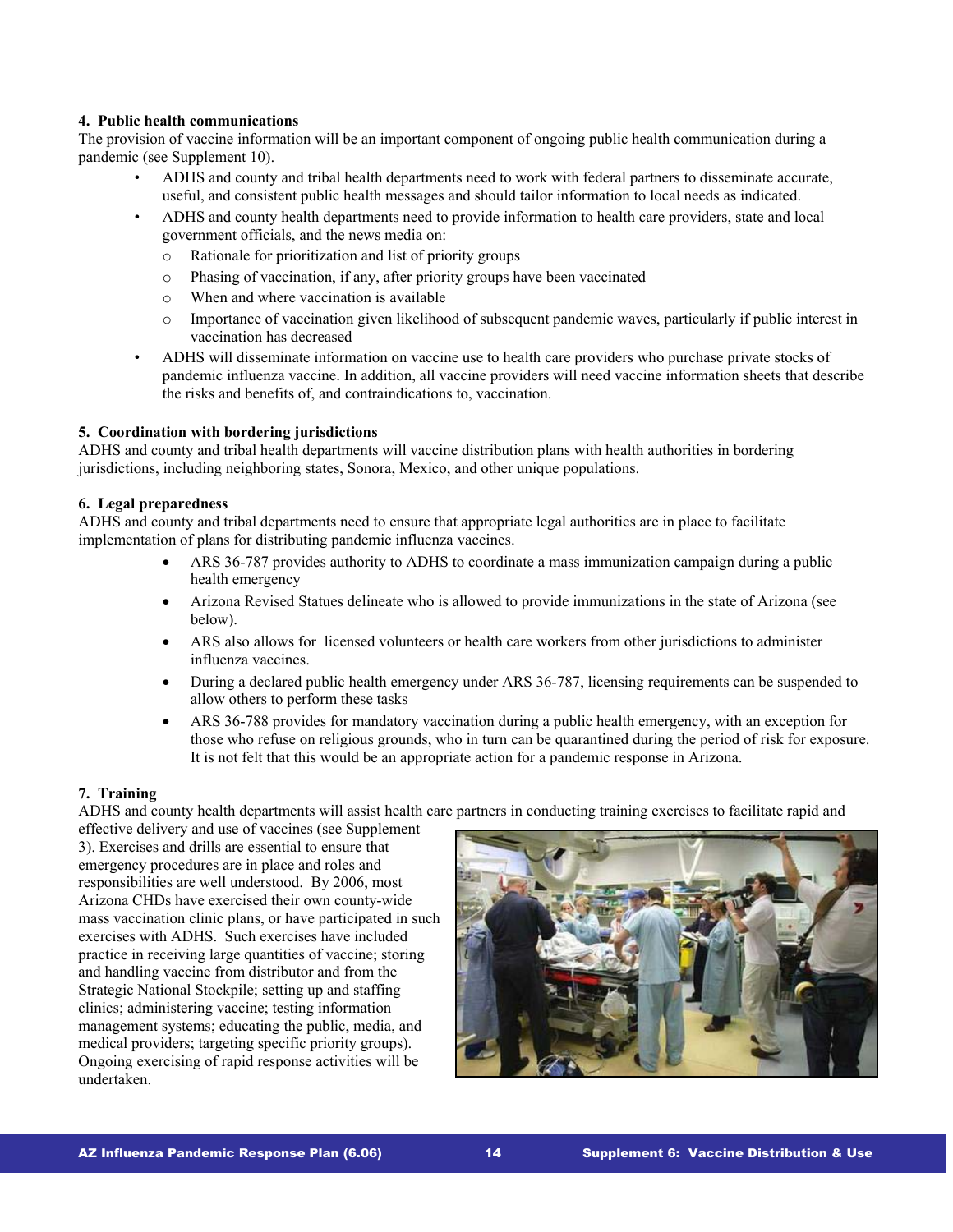Administration of vaccine to the general population will most likely take place at large vaccination "clinics". CHDs will continually evaluate existing emergency response plans and supplement them as needed to ensure that lists of appropriate sites, properly licensed professionals who can be called on to staff clinics, and partner organizations (e.g., voluntary organizations, health care facilities) are up-to date.

Presently in Arizona, physicians, registered nurses and registered nurse practitioners have authority to administer vaccines in accordance with their respective "scopes of practice." Additionally, physician's assistants may do so under protocols established with a supervisory physician. Medical assistants and personal care assistants may administer vaccinations under appropriate physician supervision. Certain military personnel may have training as well to administer vaccinations. The potential emergency need for additional non-professional personnel to administer vaccinations will be assessed and necessary mechanisms (e.g., emergency orders from the Governor), appropriate training, supervisory guidelines, etc. of such staff will be developed.

## IV. Actions for the Pandemic Period

## **A. Before a vaccine is available**

## **ADHS**

- If stockpiled vaccine of the pandemic subtype is available, ensure delivery to county and tribal health departments and health care partners, as determined by priority status.
- Keep the health care and public health workforce up-to-date on projected timelines for availability of vaccines against pandemic influenza.
- Provide updated information to public on vaccine status and prioritization (see Supplement 10).

## **County and tribal health departments**

- Mobilize response partners, and prepare to activate plans for receiving, distributing, and administering vaccines.
- Activate plans and systems to receive, distribute, and administer pre-pandemic stockpiled vaccines to designated groups, upon delivery by ADHS
- Review modifications, if any, to recommendations on vaccinating priority groups.
- Accelerate training in vaccination and vaccine monitoring for public health staff and for partners responsible for vaccinating priority groups.
- Be prepared to administer unlicensed vaccines (if needed) under FDA's Investigational New Drug (IND) provisions
- Work with other governmental agencies and non-governmental organizations to ensure effective public health communications.

## **B. When a vaccine becomes available**

- Submit requests to HHS for appropriate number of vaccine doses
- Work with emergency management to ensure the safe delivery of pandemic vaccines to county and tribal health departments and to health care agencies, for prioritized vaccinations
- Monitor vaccine supplies, distribution, and use.
- Monitor and investigate adverse events.
- Provide updated information to the public via the news media.
- Ensure that vaccine requests to HHS and distribution to clinics and other facilities accounts for the need for second doses
- Work with HHS to evaluate vaccine-related response activities when the pandemic is over.

## **County and tribal health departments**

- Activate plans and systems to receive, distribute and administer vaccines to designated groups, upon delivery from ADHS.
- Phase in vaccination of the rest of the population after priority groups have been vaccinated, based on age or other criteria that will ensure fair, equitable, and orderly distribution
- After the pandemic has ended, ADHS and county health departments will evaluate all response activities, including vaccine tracking and delivery, adverse event monitoring, and communications. Written reports of all such activities will be available to HHS and CDC.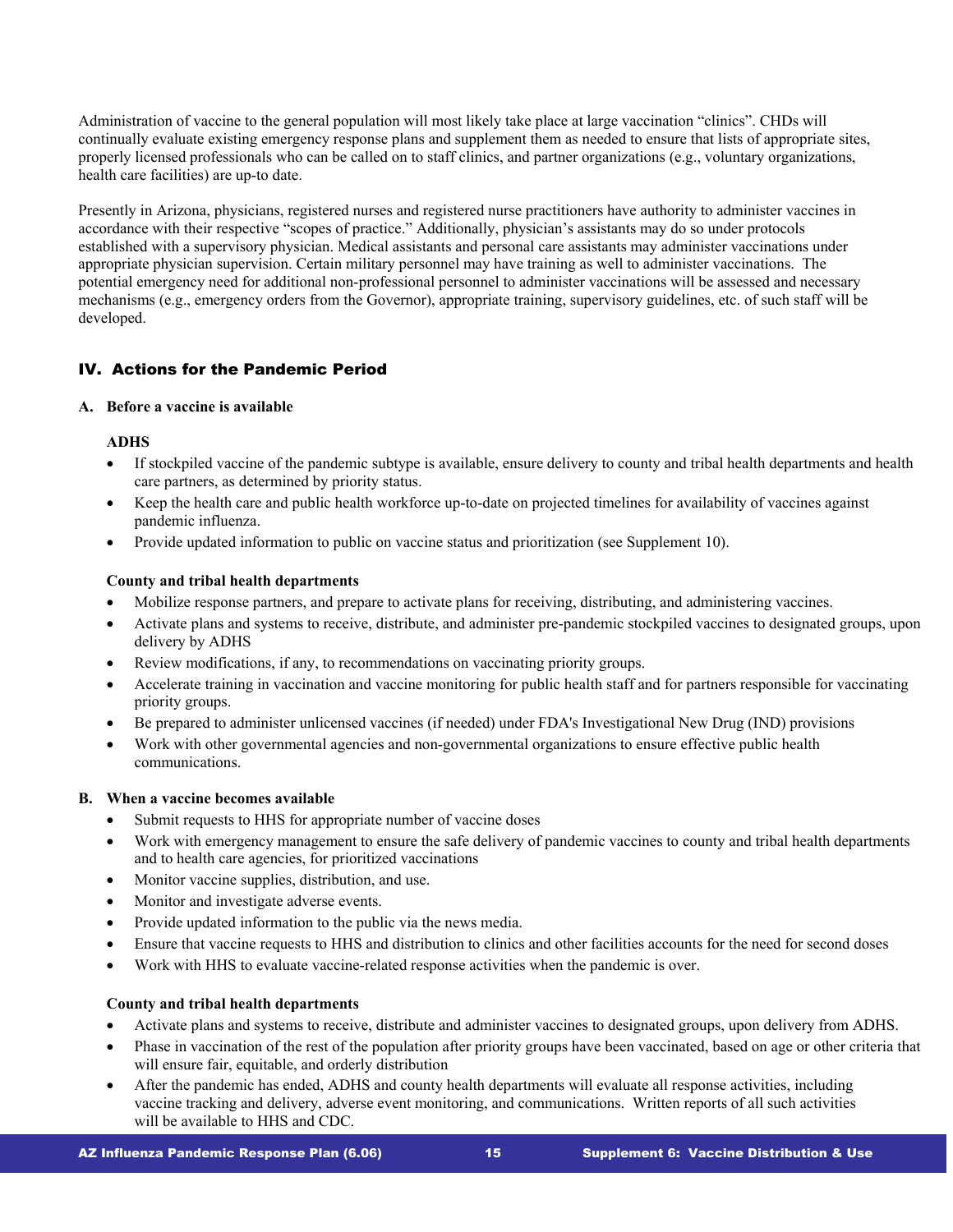## **Box 1. Development of vaccines against pandemic strains of influenza**

HHS is working with industry partners to ensure that influenza vaccine can be produced on an emergency basis at any time throughout the year (http://www.HHS.gov/nvpo/pandemicplan/) and to facilitate the development of cell- and recombinantbased interpandemic and pandemic influenza vaccines towards FDA licensure in U.S.-based manufacturing facilities. Activities in support of these goals include:

- Stimulating expanded manufacturing capacity by increasing annual demand for influenza vaccines by the CMS and CDC
- Securing a year-round egg supply for production of inactivated egg-based influenza vaccines
- Promoting the development of new technologies that:
- Shorten the time required to develop a vaccine against a new strain of influenza.
- Facilitate rapid expansion of vaccine production during a pandemic.
- Optimize the use of limited vaccine supplies (e.g., antigen-sparing strategies).

HHS is also spearheading the development of human vaccines against avian influenza A (H5N1) and against other influenza A viruses with pandemic potential. HHS is providing funding to develop and manufacture pilot investigational lots of these vaccines at licensed influenza vaccine manufacturers and to evaluate their safety and immunogenicity in NIH-sponsored clinical trials in healthy adult, elderly, and pediatric populations.

HHS is acquiring commercial scale lots of influenza A (H5N1) vaccine to provide vaccine manufacturers with experience initially and then to establish and maintain stockpiles of pre-pandemic H5N1 vaccine.